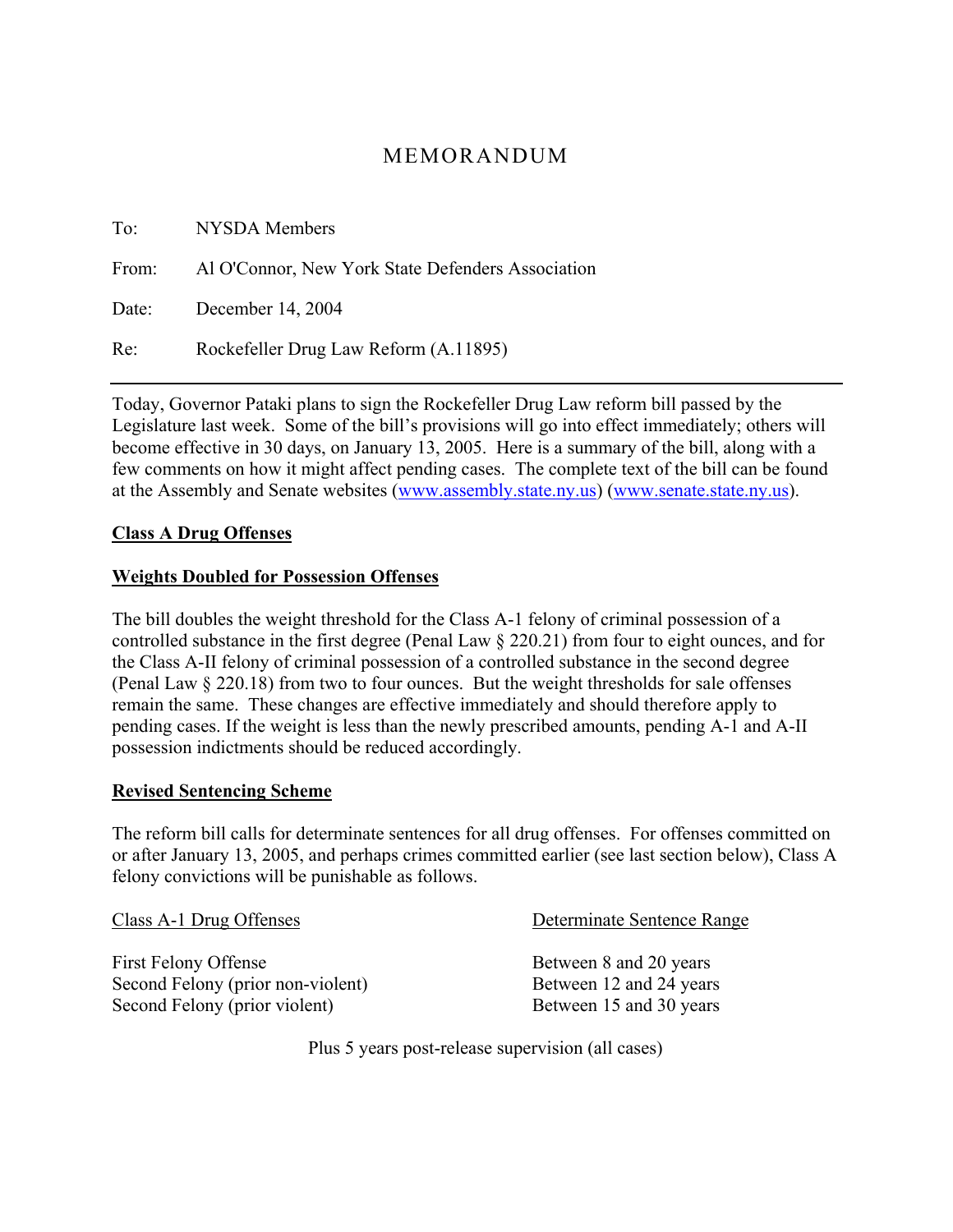Class A-11 Drug Offenses Determinate Sentence Range

First Felony Offense Between 3 and 10 years Second Felony (prior non-violent) Between 6 and 14 years Second Felony (prior violent) Between 8 and 17 years

Plus 5 years post-release supervision (all cases)

### **Class A-I Felony Convictions - Right to Petition For Resentencing**

Inmates currently serving A-I felony sentences for drug offenses may petition for resentencing under the new determinate scheme beginning January 13, 2005. The bill grants these inmates a right to assigned counsel to prepare the resentencing application and to advocate for a determinate sentence under the new scheme. Counsel fees for such representation will be a county charge. Whenever possible, the application will be assigned to the original sentencing judge. Otherwise, it will be randomly assigned to a new judge.

The court "may consider any facts or circumstances relevant to the imposition of a new sentence" including the inmate's institutional record. Because the bill provides that no new pre-sentence report shall be ordered, it will fall to defense counsel to independently investigate and present facts supporting resentencing. The court "shall offer an opportunity for a hearing and bring the applicant before it." The court may also conduct a hearing to "determinate any controverted issue of fact relevant to the issue of sentencing." Unless "substantial justice dictates" that the application be denied, the court must offer the inmate a determinate sentence as an alternative to the 15 to 25 year to life sentence he or she is now serving. The inmate has the option to accept or reject the new determinate sentence. But in either case, he or she has the right to appeal from a determinate sentence so offered or imposed on the ground that it is harsh and excessive.

There are reportedly 446 inmates who are eligible for resentencing under this reform. As of September 30, 2004, they were serving sentences from the city of New York and 27 counties (Albany, Broome, Cayuga, Chemung, Columbia, Dutchess, Erie, Fulton, Jefferson, Monroe, Nassau, Oneida, Onondaga, Ontario, Orange, Putnam, Rockland, Schenectady, Seneca, Steuben, Suffolk, Sullivan, Tioga, Tompkins, Ulster, Wayne, Westchester).

#### **Revised Sentencing Scheme – Class B through E level drug and marijuana offenses**

Lower level felony drug and marijuana offenses will also be punishable by determinate sentences. For offenses committed on or after January 13, 2005, and perhaps earlier (see last section below), the new scheme will be as follows.

| First Felony Offender                    | Determinate Sentence Range          |
|------------------------------------------|-------------------------------------|
| Class B                                  | Between 1 and 9 years               |
| Class B (sale in or near school grounds) | Between 2 and 9 years               |
| Class C (imprisonment not mandatory)     | Between 1 and 5 $\frac{1}{2}$ years |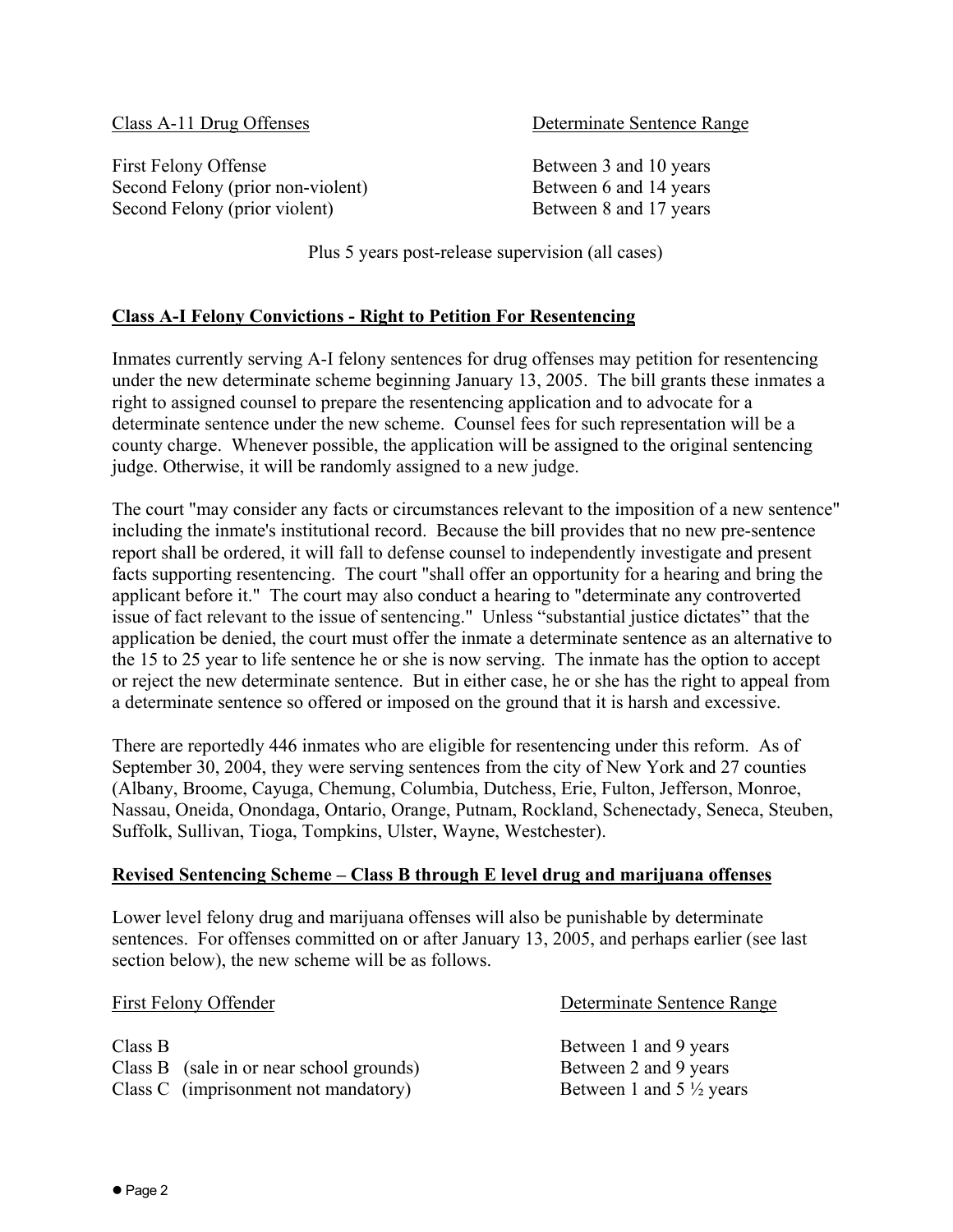| Class D (Imprisonment not mandator |
|------------------------------------|
| Class E (imprisonment not mandator |

Class D (imprisonment not mandatory) Between 1 and  $2\frac{1}{2}$  years (i) Between 1 and  $1 \frac{1}{2}$  years

### Plus post-release supervision

Class B or  $C$  – Between 1 and 2 years Class D or E - 1 year

| Second Felony Offender (prior non-violent) | Determinate Sentence Range          |
|--------------------------------------------|-------------------------------------|
| Class B                                    | Between $3\frac{1}{2}$ and 12 years |
| Class C                                    | Between 2 and 8 years               |
| Class D                                    | Between $1 \frac{1}{2}$ and 4 years |
| Class E                                    | Between $1 \frac{1}{2}$ and 2 years |
|                                            |                                     |

#### Plus post-release supervision

Class B or C – Between 1  $\frac{1}{2}$  and 3 years Class D or E - Between 1 and 2 years

Second Felony Offender (prior violent) Determinate Sentence Range

Class B Between 6 and 15 years Class C Between  $3\frac{1}{2}$  and 9 years Class D Between 2  $\frac{1}{2}$  and 4  $\frac{1}{2}$  years Class E Between 2 and  $2\frac{1}{2}$  years

Plus post-release supervision

Class B or C – Between  $1\frac{1}{2}$  and 3 years Class D or E - Between 1 and 2 years

### **Good Time and Merit Time Reductions**

Determinate Sentences - All drug offenders serving determinate sentences will be eligible for a standard  $1/7<sup>th</sup>$  reduction of the term as good time. They will also be eligible for an additional  $1/7<sup>th</sup>$  reduction as merit time. To earn merit time, drug offenders will be required to participate in assigned work and treatment programs, and obtain a.) a GED, or b.) an alcohol and substance abuse certificate, or c.) a vocational trade certificate, or d.) perform 400 hours in a community work crew.

Indeterminate Sentences - Class A-I drug offenders serving indeterminate sentences may continue to earn up to 1/3 off their minimum terms as merit time, and Class A-II through E drug offenders may continue to earn up to  $1/6<sup>th</sup>$  off their minimum terms. The bill includes a bonus 1/6<sup>th</sup> merit time allowance for Class A-II through E felony offenders who committed the offense prior to January 13, 2005, and received an indeterminate term. By participating in two or more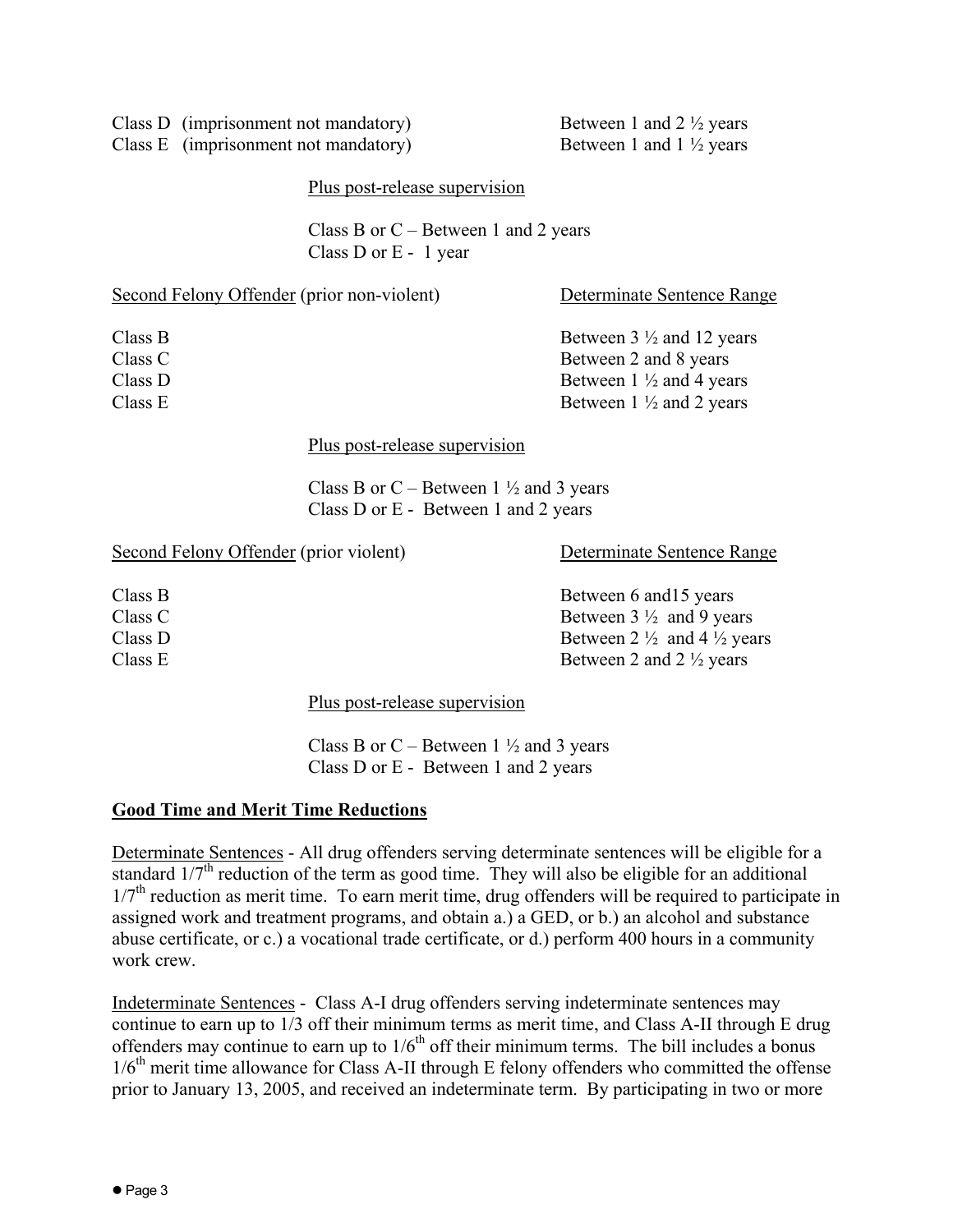of the above-listed programs, they will be eligible for an additional  $1/6<sup>th</sup>$  merit time allowance, or a total of 1/3 off their minimum terms.

### **Early Termination of Parole – Indeterminate Sentences**

The bill provides for mandatory early termination of parole after three years of unrevoked supervision for persons serving indeterminate sentences for Class A-I and A-II felony drug offenses, and after two years for all other drug offenses. This section of the bill becomes effective on February 12, 2005.

### **Expanded CASAT and Judicial Placements**

Under current law, certain non-violent inmates are eligible for the Comprehensive Alcohol and Substance Abuse Treatment program (CASAT) when they are within two years of initial parole eligibility or conditional release (indeterminate and determinate sentences). After six months of prison-based treatment, they are eligible for work release and community-based treatment for an additional 18 months. The Department of Correctional Services selects inmates for participation in the CASAT program.

For drug offenses, the reform bill advances the eligibility date to inmates within 2 years and 6 months of their anticipated parole or conditional release date (giving advance credit for available good time and merit time credits). Second felony Class B drug offenders serving determinate sentences, however, must serve a minimum of 18 months (jail time and prison time) before transfer to a residential treatment program. The bill also authorizes judges to select defendants at the time of sentence for future participation in the CASAT program, a change that becomes effective today (December 14, 2004).

#### **SHOCK and Willard Drug Treatment Program**

No real substantive changes were made to the eligibility criteria for SHOCK. The statute (Correction Law § 865) has been amended to accommodate the new determinate sentencing scheme. Drug offenders with determinate sentences, who are under 40 and have never been previously committed to DOCS, and who will become eligible for conditional release within 3 years may participate in SHOCK. However, second felony Class B drug offenders are ineligible for the program, even if they are within the three-year time frame at the time of DOCS reception. (The new minimum determinate sentence in this category is  $3\frac{1}{2}$  years.)

Under the new determinate sentencing scheme, the Willard program will continue to be available to clients convicted of Class E felony drug offenses and, with the consent of the district attorney, Class D felony drug offenses. The law has been clarified to eliminate the confusing restriction on Willard eligibility for defendants who are "subject to an undischarged term of imprisonment." This language was never intended to mean defendants who were on parole at the time of the instant offense. The amended statute makes clear that only those defendants who are in state prison or "awaiting delivery" to DOCS for another offense are ineligible for Willard placement.